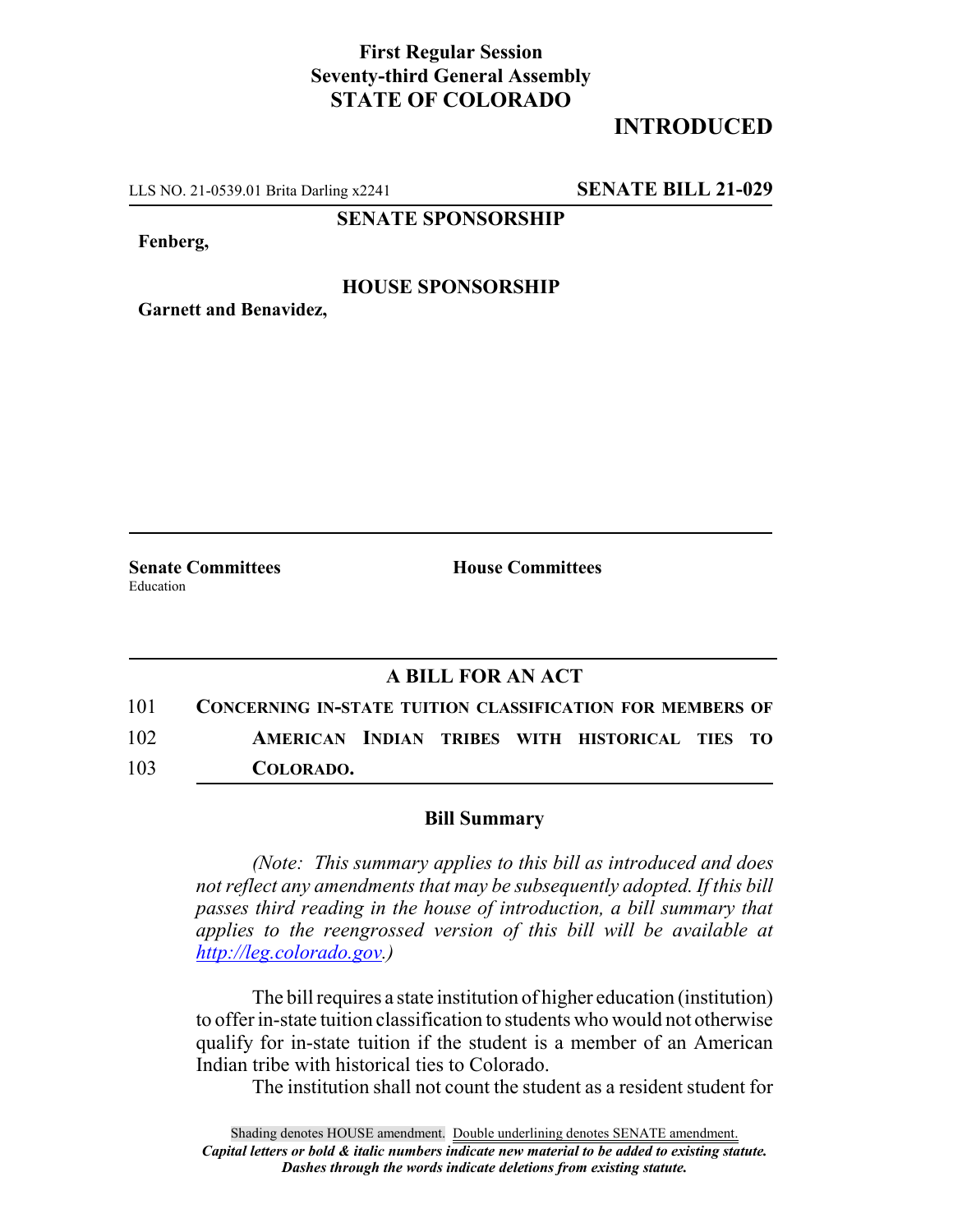any other purpose. The student is eligible for the Colorado opportunity fund stipend and may be eligible for state-funded and private financial aid programs.

 *Be it enacted by the General Assembly of the State of Colorado:* **SECTION 1. Legislative declaration.** (1) The general assembly finds and declares that: (a) States may enact laws beneficial to American Indians in exercise of the federal government's trust power pursuant to implied congressional authorization; (b) The United States supreme court, in *Morton v. Mancari*, 417 U.S. 535 (1974), has recognized that classifications based on membership in federally recognized American Indian tribes are not racial classifications but rather classifications based on membership to quasi-sovereign tribal entities; (c) The state of Colorado maintains a list of federally recognized American Indian tribes that have historical ties to the land now called Colorado; and (d) Postsecondary educational institutions of the state of Colorado seek to achieve a diverse student population, ensuring the rich interchange of ideas. **SECTION 2.** In Colorado Revised Statutes, **add** 23-7-112 as follows: **23-7-112. Tuition classification for members of American Indian tribes with historical ties to Colorado - legislative declaration.** 22 (1) (a) THE GENERAL ASSEMBLY FINDS AND DECLARES THAT: (I) OFTEN DUE TO CIRCUMSTANCES BEYOND THEIR CONTROL, MANY AMERICAN INDIAN TRIBES AND MEMBERS OF AMERICAN INDIAN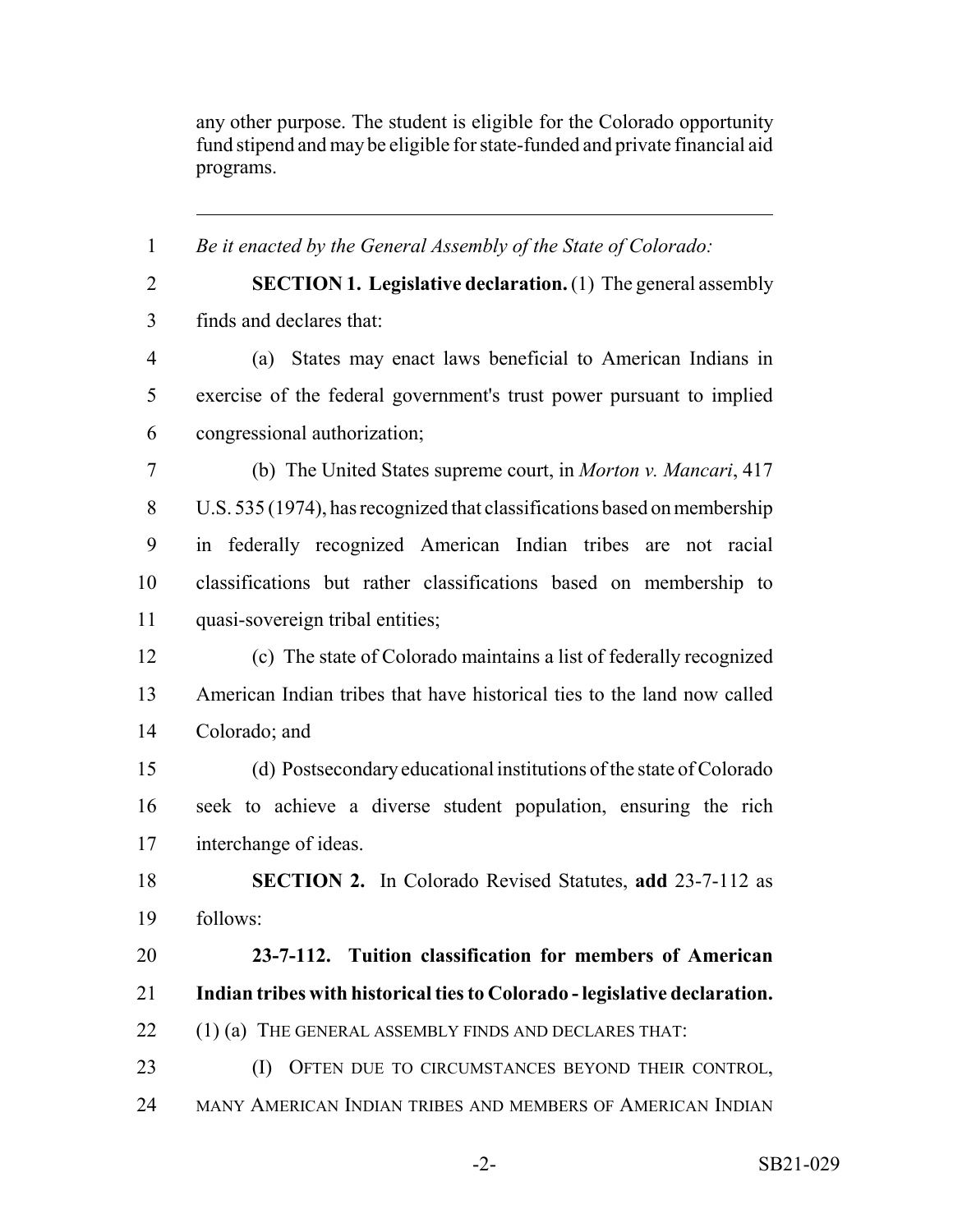TRIBES HAVE BEEN FORCED TO RELOCATE ACROSS STATE LINES, FAR FROM 2 THEIR HISTORICAL HOME PLACES. AS A CONSEQUENCE, AMERICAN INDIAN HIGH SCHOOL STUDENTS OFTEN ONLY RECEIVE IN-STATE TUITION ELIGIBILITY IN THEIR STATE OF CURRENT RESIDENCE RATHER THAN THE STATE THEIR TRIBES TRADITIONALLY CALLED THEIR ANCESTRAL HOME.

 (II) COLORADO INCLUDES THE ANCESTRAL HOME PLACES OF SEVERAL AMERICAN INDIAN TRIBES;

 (III) ACCORDING TO THE UNITED STATES CENSUS BUREAU CURRENT POPULATION SURVEY, IN 2016, ONLY APPROXIMATELY NINETEEN PERCENT OF COLLEGE-AGED AMERICAN INDIAN TRIBE MEMBERS WERE ENROLLED IN COLLEGE, COMPARED TO APPROXIMATELY FORTY-ONE PERCENT OF THE TOTAL COLLEGE-AGED POPULATION, THE LOWEST 13 PERCENTAGE OF ALL RACE AND ETHNICITY GROUPS SURVEYED; AND

 (IV) FURTHER, IN 2016, OVER TWENTY-SIX PERCENT OF AMERICAN INDIAN PEOPLE LIVED IN POVERTY, THE HIGHEST RATE OF ANY RACE GROUP SURVEYED, WITH THIRTY-THREE PERCENT OF AMERICAN INDIAN CHILDREN UNDER EIGHTEEN YEARS OF AGE LIVING IN POVERTY.

 (b) THEREFORE, THE GENERAL ASSEMBLY DECLARES THAT COLORADO PUBLIC UNIVERSITIES AND COLLEGES SHOULD EXTEND IN-STATE TUITION CLASSIFICATION TO AMERICAN INDIAN STUDENTS WHO ARE REGISTERED MEMBERS OF A FEDERALLY RECOGNIZED AMERICAN INDIAN TRIBE WITH HISTORICAL TIES TO COLORADO.

23 (2) NOTWITHSTANDING ANY OTHER PROVISION OF THIS ARTICLE 7 24 TO THE CONTRARY, BEGINNING WITH THE 2021-22 ACADEMIC YEAR, THE GOVERNING BOARD OF EACH INSTITUTION SHALL ADOPT A POLICY TO GRANT IN-STATE TUITION CLASSIFICATION TO A STUDENT WHO IS A REGISTERED MEMBER OF A FEDERALLY RECOGNIZED AMERICAN INDIAN